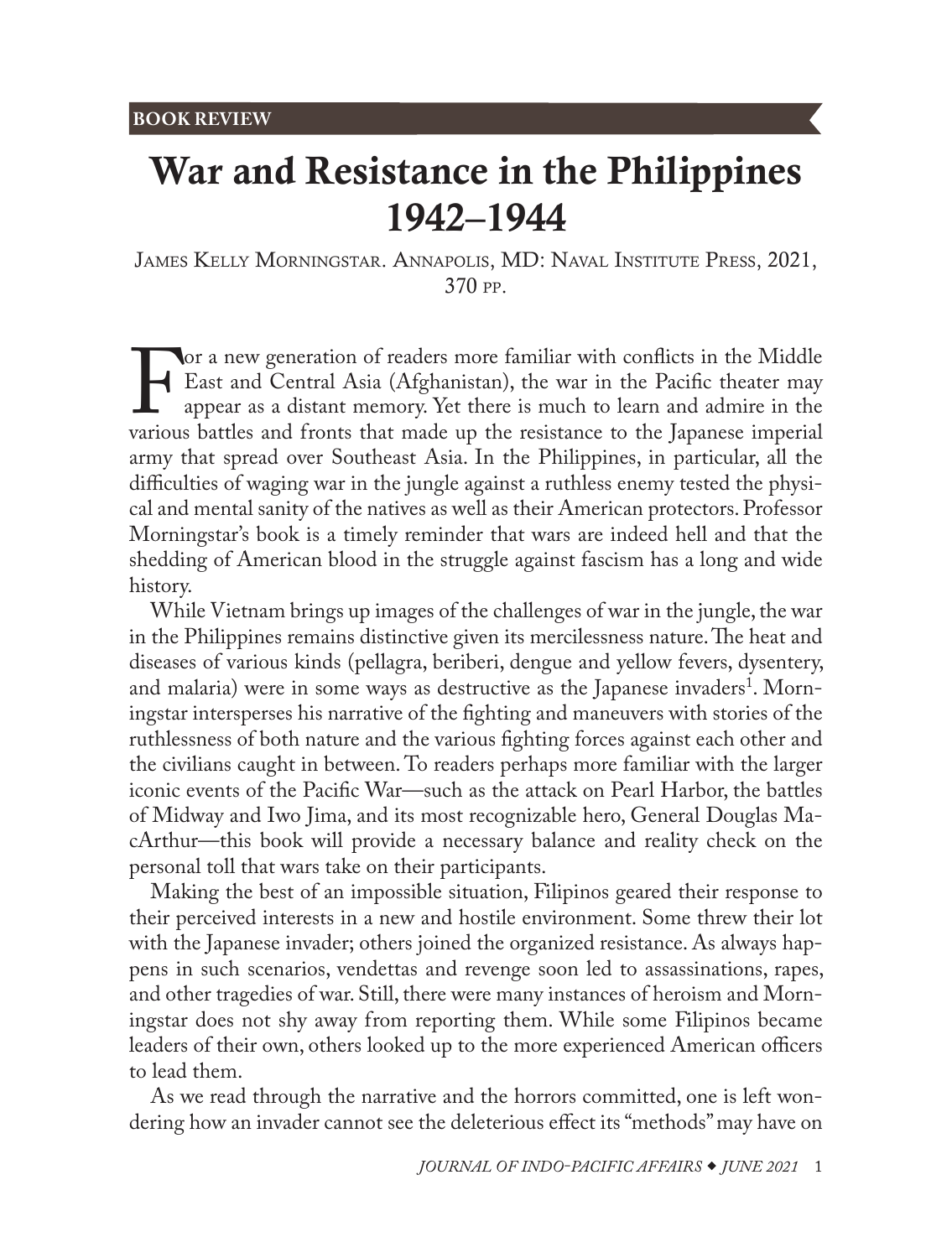the population it is called on to rule. One wants to ask, "Could not the Japanese troops and their commanders see that their abusive practices, including purposeless torture and raw mutilations of living individuals, would turn the people into diehard enemies?" Much of the horrors perpetrated were enough to turn even the most ambivalent local population against the Japanese.

Still, the Japanese soldier was also admired for his commitment, his courage and fierce loyalty to his country. Morningstar quotes Carlos Romero (1898-1985), one-time Filipino officer and diplomat: "No one can dispute that the individual Japanese infantryman was among the best the world has ever seen. For tenacity, determination, bravery, and devotion to cause, he has few if any peers" (p. 111). This description would sound familiar to Vietnam War veterans fighting the Vietminh. There is not enough space in this review to dwell on the psychological dilemma faced by the Japanese soldier caught between his low position in Japan and his exaggerated status in the colonies, where he stood as representative of the emperor. Morningstar provides a moving account of the challenges faced by these soldiers who were not always clear on the purpose of their mission.

Morningstar's account also provides short vignettes of the contribution of various communities in the fight against the Japanese army. The Chinese communities (pro-KMT and pro-communist) provided support of various kinds, as well as the Huk and Moro (Muslim) communities. Despite the risk of rape and sexual servitude, women were also instrumental in the resistance. The book includes handy maps about the location of the various guerilla units (p. 136) and the military districts (p. 143) which allow readers to follow more clearly the who, what, and where of the resistance movement.

Morningstar's greater contribution is to have merged the larger narrative about the war in the Philippines (the generals and their political leaders) with the story of the soldiers and civilians on the ground. The author provides a vivid account of the various initiatives in many parts of the Philippines to organize resistance against the Japanese. He made extensive use of the published records in the country detailing the efforts of local leaders and American military who joined the fight after US forces had surrendered on the order of the High Command. Many of these military units pursued the fight against the Japanese out of sympathy for the Filipino community they had grown attached to or as a commitment to the fight against fascism.

It appears clear from Morningstar's account that while a Japanese invasion was anticipated even before Pearl Harbor, the United States was much too involved in planning its participation and support in Europe to invest massively in the defense of the Philippines. As a result, the Japanese had a relatively easier hand in their initial invasion of the archipelago.